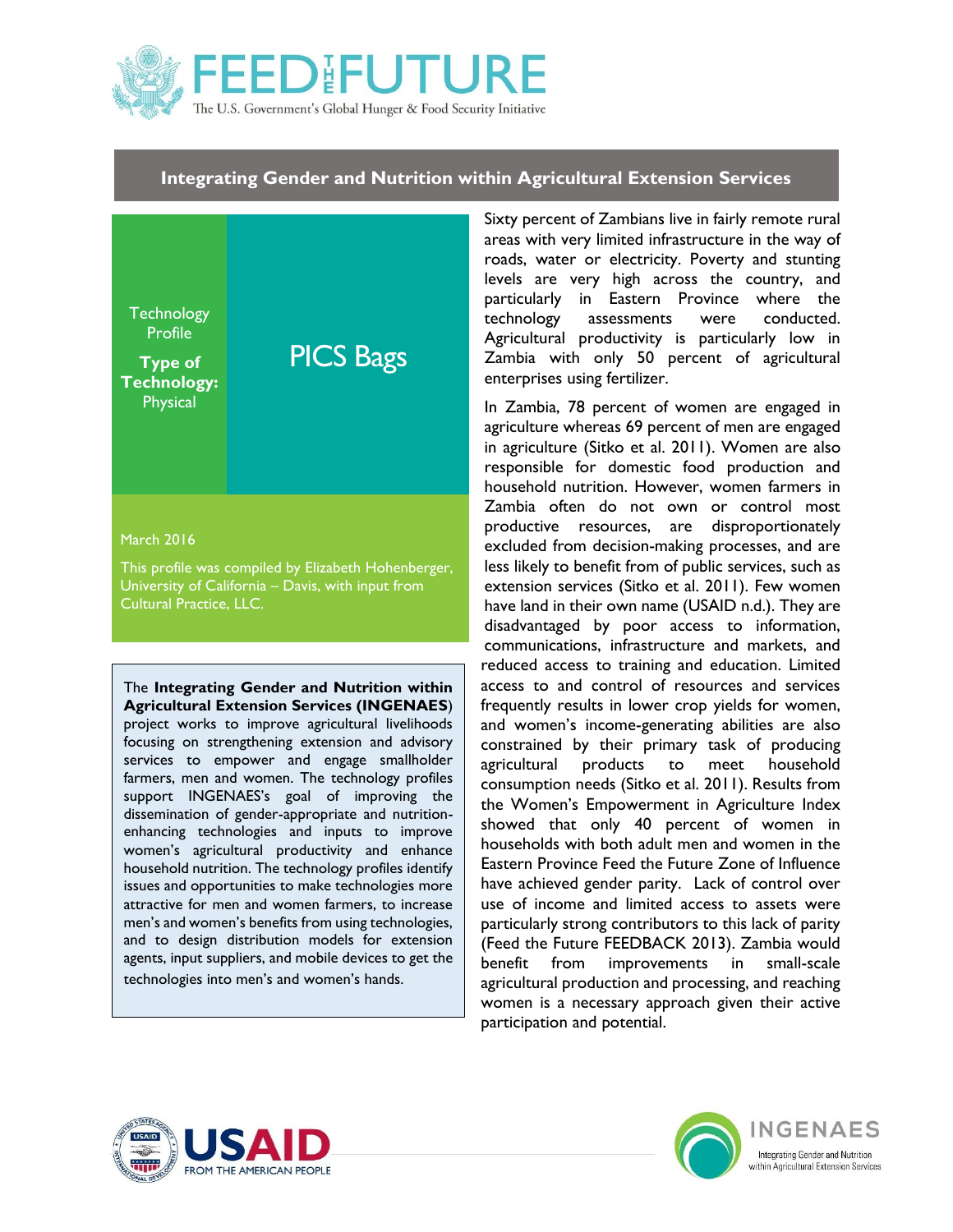# Technology Design and Dissemination

The Purdue Improved Crop Storage (PICS) triple layer bags are designed to store crops and reduce post-harvest losses from pests such as bruchids, also known as weevils. Researchers from the USAIDfunded Bean Cowpea Collaborative Research Support Program (CRSP) designed the PICS bags in 1986 to be easy to use, constructed from available and local materials, and to maintain the nutritional quality of the stored grains (Murdock and Baoua 2014). To use the PICS bags farmers pour grains into a polyethylene bag and tie it shut, then place that bag into a second polyethylene bag, which is then sealed. The double bag is then placed into a woven polypropylene bag and sealed. The hermetic seal shuts out oxygen and raises carbon dioxide levels to kill and prevent infestation from weevils. Farmers can easily open and reseal the bags as needed (Murdock et al. 2003).

In 2007 PICS bags were disseminated and widely adopted in West and Central Africa through the PICS project funded by the Bill and Melinda Gates Foundation (Murdock and Baoua 2014). Since then over 1.8 million PICS bags have been sold in five West African countries (Ibro et al. 2014). PICS bags were originally tested on cowpeas, but more recently the

#### **BOX 1 DATA COLLECTION**

Data collection for the technology assessment occurred in the Eastern Province region of Zambia from July 13 – July 18. Most interviews and focus group discussions were coordinated through Zasaka and the Mawa project.

Four focus group discussions were held with men and women farmers. The first group included 1 man and 3 women, group two included 6 men, group three included 15 men, and group four included three men and 1 woman. One man who is a private extension agent was also interviewed.

Men and women used PICS bags to store maize and cowpea. Most of the men and women farmers accessed the PICS bags through their farmer association targeted by Zasaka. These farmers had been using the PICS bags for a year. On average farmers used one two PICS bags for part of their harvest, using common bags for the rest of their harvest.

PICS project is testing the efficacy of PICS bags to reduce pest damage in other crops like maize, sorghum, wheat, rice, peanut, common bean, hibiscus seed, mung bean, pigeon pea and bambara groundnut. The project has also expanded its scope to increase employment opportunities in the production and dissemination of PICS bags (Purdue University 2015). The PICS project disseminates bags through local distributors, agro-dealers, farmers, cell phone vendors, and entrepreneurs (Hays et al. 2014).

In Zambia, PICS bags are not as widely distributed or adopted as they are in West and Central Africa. Catholic Relief Services, through the Feed the Future Mawa project (2012-2017), in partnership with Purdue University and Zasaka has performed demonstrations of PICS bags with farmers through its agricultural extension program (Feed the Future Zambia Mawa Project 2014). In 2015, 3,611 PICS bags rebranded as saka nkhokwe were purchased by farmers following those demonstrations (Feed the Future Zambia Mawa Project 2015). PICS bags are also disseminated to farmers through the USAID-funded Production, Finance, and Improved Technology Plus (PROFIT+) program implemented by ACDI/VOCA. On average PICS bags cost ZMW12-15 per bag and are manufactured at only one site in the capital, Lusaka.

### Gender analysis

PICS bags were recently introduced to Zambia and are used to store maize and cowpeas. In Zambia, large amounts of maize, grown primarily for consumption, are lost during pre- and post-harvest (Mulunga and Kandiwa 2015). Weevils are the primary cause of post-harvest loss in maize, particularly for hybrid varieties. Maize is commonly stored in outdoor structures called nkhokwe typically controlled by women who manage the food stock (Mulunga and Kandiwa 2015). Maize is also stored in "common bags" and chemicals are often applied to ward off pests. These chemicals can be costly to farmers. Increased use of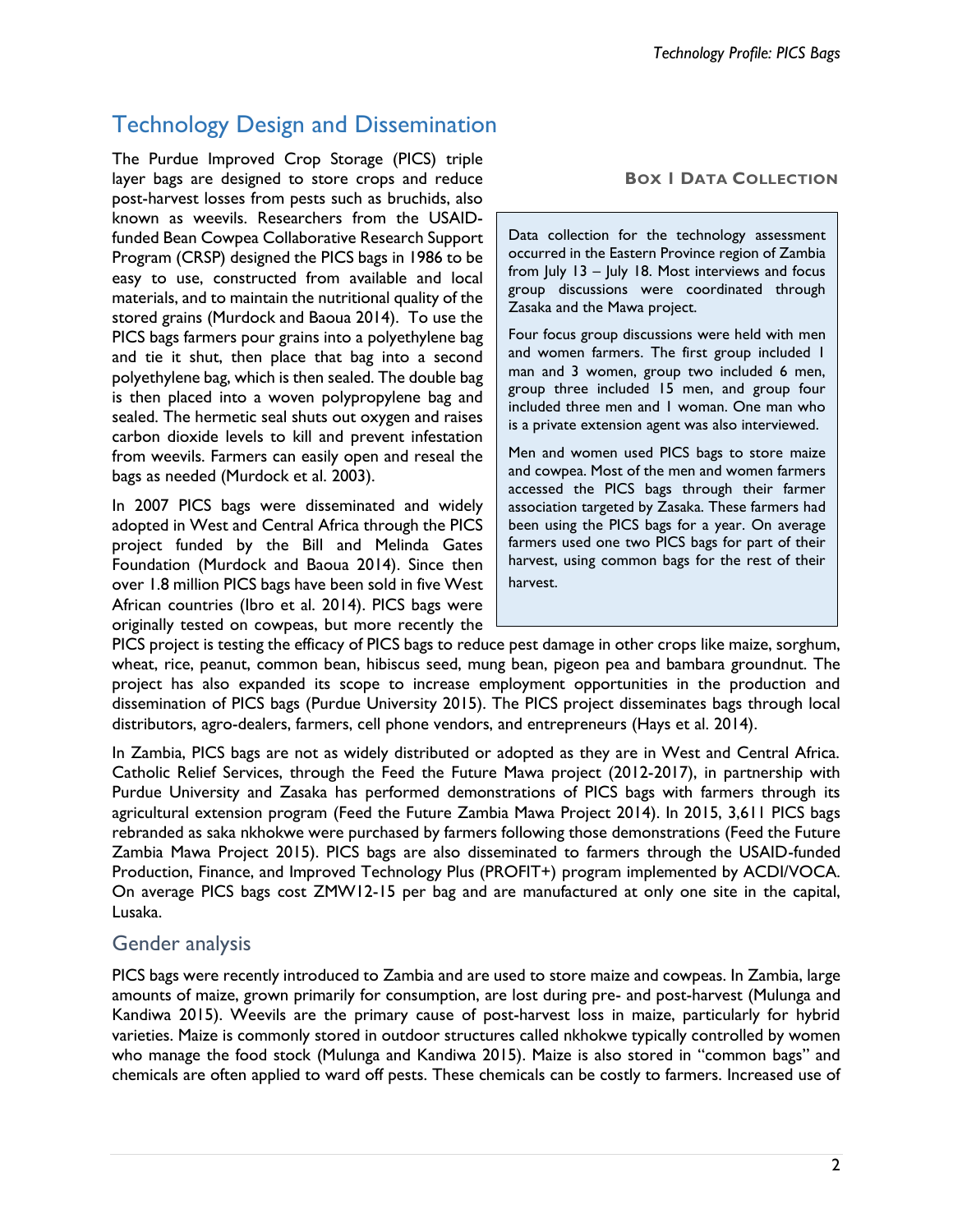PICS bag technology in Zambia has the potential to decrease post-harvest losses of maize and other crops caused by weevils, improving food security and income generation opportunities.

While there is a dearth of research on men's and women's use of PICS bags in Zambia, research in West and Central Africa, where PICS bags have been disseminated more widely, shows that targeted farmers are adopting the technology. For example, in Nigeria and Burkina Faso 34 percent of targeted farmers' harvest was stored in PICS bags compared to seven percent in villages not targeted. A weighted average of 46 percent of women who were targeted adopted the technology in Niger, Burkina Faso, and Nigeria (Ibro et al. 2014).While, there has been uptake by men and women, in Burkina Faso and Niger, research shows that the distance of the retail outlet from a village affects adoption, particularly for women who may have time or mobility constraints (Baributsa 2013).

In Zambia, both men and women reported learning about the bags through the Feed the Future Mawa project partner Zasaka's demonstration. Each farmer interviewed said he or she had personally made the decision to use PICS bags after watching a demonstration of how the bags are used. The bags were only available for purchase through the Mawa project and Zasaka.

This gender analysis explores potential constraints and opportunities for men's and women's use of the PICS bags in Zambia based on field research in 2015 (Box 1). It examines how the use of the technology impacts men's and women's access to quality food, men's and women's time and labor, and income.

#### **Food Availability and Quality**

Men and women reported how use of PICS bags reduces post-harvest losses thus increasing the amount of food available to farmers. Men said that PICS bags saved 20 to 30 percent of the crop from spoiling and therefore being wasted. Both men and women farmers reported that when they used PICS bags their grains kept well and as a result there was more food stored for the household.

The grains stored with PICS bags are of better quality than grain stored using other methods. A few men described how their meals are good and clean because they used PICS bags. A few women said that the nutritional value of grains improved because there were no chemicals or weevils, echoing a nutritional message from the Feed the Future Mawa project. When using common bags farmers often apply chemicals to combat pests. These chemicals create residues on the grain and may acquire an undesirable odor, reducing the quality of the grain (Baributsa 2013).

Evidence also suggests that PICS bags can prevent aflatoxin infestation, which is a highly dangerous mold (Williams et al. 2014). Although farmers did not report instances of mold they explained that the grains did not spoil and were therefore of better quality. Maize is one of the most important food commodities in Zambia making up about 90 percent of food consumed (Mulunga and Kandiwa 2015). Reducing aflatoxin through storage in PICS bags will have health and nutritional benefits for men, women, boys, and girls.

#### **Time and Labor**

Farmers save some time and labor when using PICS bags compared to other methods of storing grain. Men and women reported saved time using PICS bags compared to the common bags because they did not have to apply chemicals every three months. A private extension agent with Zasaka said using the PICS bags could save women time because they would not have to wash the grains before putting them in the PICS bags like they would with common bags. A few women reported that the PICS bags saved them some time, but not much. Most farmers reported no or little change in time spent bagging grains when using PICS bags. This was partly because farmers on average were only using one to two PICS bags. Men and women farmers also reported that the bags were not affordable, averaging ZMW12-15 per bag, limiting the number of bags they could purchase.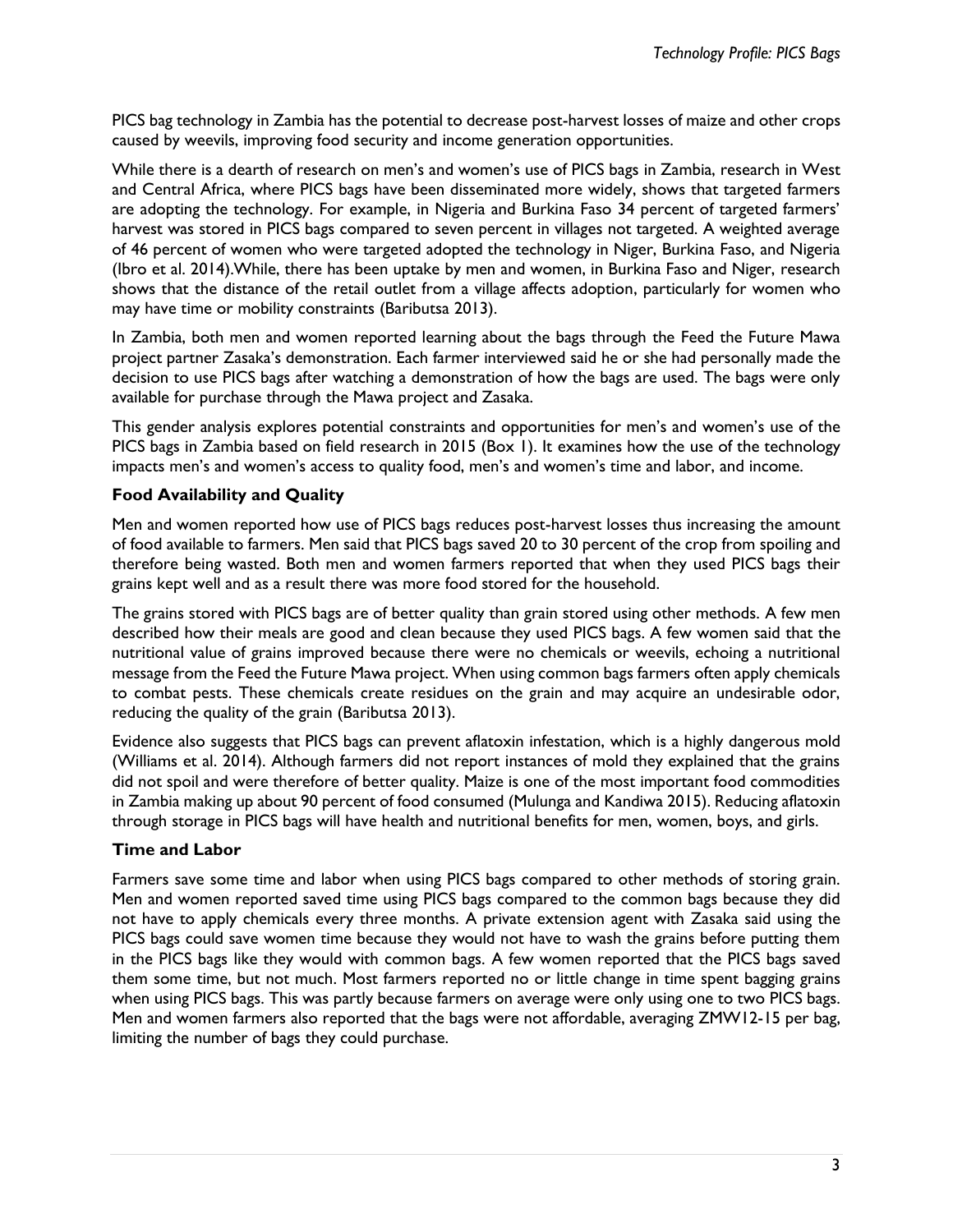#### **Income and Assets**

PICS bags can improve the quality of the grain and selling price. A few women explained that the quality of stored grain was better when using PICS bags. Since the grain was of higher quality it could be sold for a higher price. Many farmers, however, did not report an increase in income from using PICS bags because low rains over the year reduced their overall harvest.

In Zambia men tend to dominate marketing activities and control income derived from the sale of crops including crops stored in PICS bags. Similarly, men largely control the sale of maize. Some women sell maize as feed to mills in Lusaka after it has been processed in hammer mills (Farnworth 2011). Men's control over marketing and income suggests that increased income generated through the sale of higher quality maize and cowpeas stored in PICS bags would largely be controlled by them.

## Issues and Opportunities

PICS bags can enhance the quality of grain, which could improve the health of men, women, boys, and girls consuming the grain and increase farmers' income. Increased use of PICS bags has the potential to reduce aflatoxin in grain, which would mitigate health risks associated with consuming the dangerous mold. The gender analysis also suggests that storage of maize in PICS can improve the quality and therefore the selling price of maize; however, it is unlikely that women will have direct access to that additional income because it is largely controlled by men.

Currently, PICS bags are distributed through the Mawa and Profit+ projects. If demand for the bags increases efforts should be made to ensure that men and women have equitable access to distribution centers. In Burkina Faso and Niger, women in particular had difficulty accessing PICS bags at points that were far away from the village (Baributsa 2013). Dissemination strategies should consider the different constraints men and women face accessing PICS bag distribution centers to ensure that both men and women can purchase the bags.

### **References**

Baributsa, D., C. Dabire, K. Sawadogo, and J. Lowenberg-DeBoer. 2013. "Increasing women's participation in cowpea storage activities: The case of Burkina Faso." *Journal of Agricultural Extension and Rural Development.* 5 (10): 232-239.

[https://www.researchgate.net/publication/261696611\\_Increasing\\_women%27s\\_participation\\_in\\_cowpea](https://www.researchgate.net/publication/261696611_Increasing_women%27s_participation_in_cowpea_storage_activities_The_case_of_Burkina_Faso) storage activities The case of Burkina Faso

Farnworth, C., V. Akamandisa, and M. Hichaambwa. 2011. Zambia Feed the Future Gender Assessment. Washington, DC: USAID.

[http://static1.squarespace.com/static/551bb3ade4b0404100c31678/t/5628f381e4b0b08f4a3ea876/144552](http://static1.squarespace.com/static/551bb3ade4b0404100c31678/t/5628f381e4b0b08f4a3ea876/1445524353383/Farnworth+Akamandisa+Hichaambwa+Feed+the+Future+Gender+Assessment.pdf) [4353383/Farnworth+Akamandisa+Hichaambwa+Feed+the+Future+Gender+Assessment.pdf](http://static1.squarespace.com/static/551bb3ade4b0404100c31678/t/5628f381e4b0b08f4a3ea876/1445524353383/Farnworth+Akamandisa+Hichaambwa+Feed+the+Future+Gender+Assessment.pdf)

Feed the Future FEEDBACK. 2013. Feed the Future Zambia Zone of Influence Baseline Report. Rockville, MD: Westat. <https://feedthefuture.gov/resource/zambia-feed-future-baseline-report>

Feed the Future Zambia Mawa Project. 2014. Mawa Project FY2014 Annual Report. Washington, D.C.: USAID. [http://pdf.usaid.gov/pdf\\_docs/PA00KS4R.pdf](http://pdf.usaid.gov/pdf_docs/PA00KS4R.pdf)

Feed the Future Zambia Mawa Project. 2015. Mawa Project FY2015 Annual Report. Washington, D.C.: USAID. [http://pdf.usaid.gov/pdf\\_docs/PA00KS4Q.pdf](http://pdf.usaid.gov/pdf_docs/PA00KS4Q.pdf)